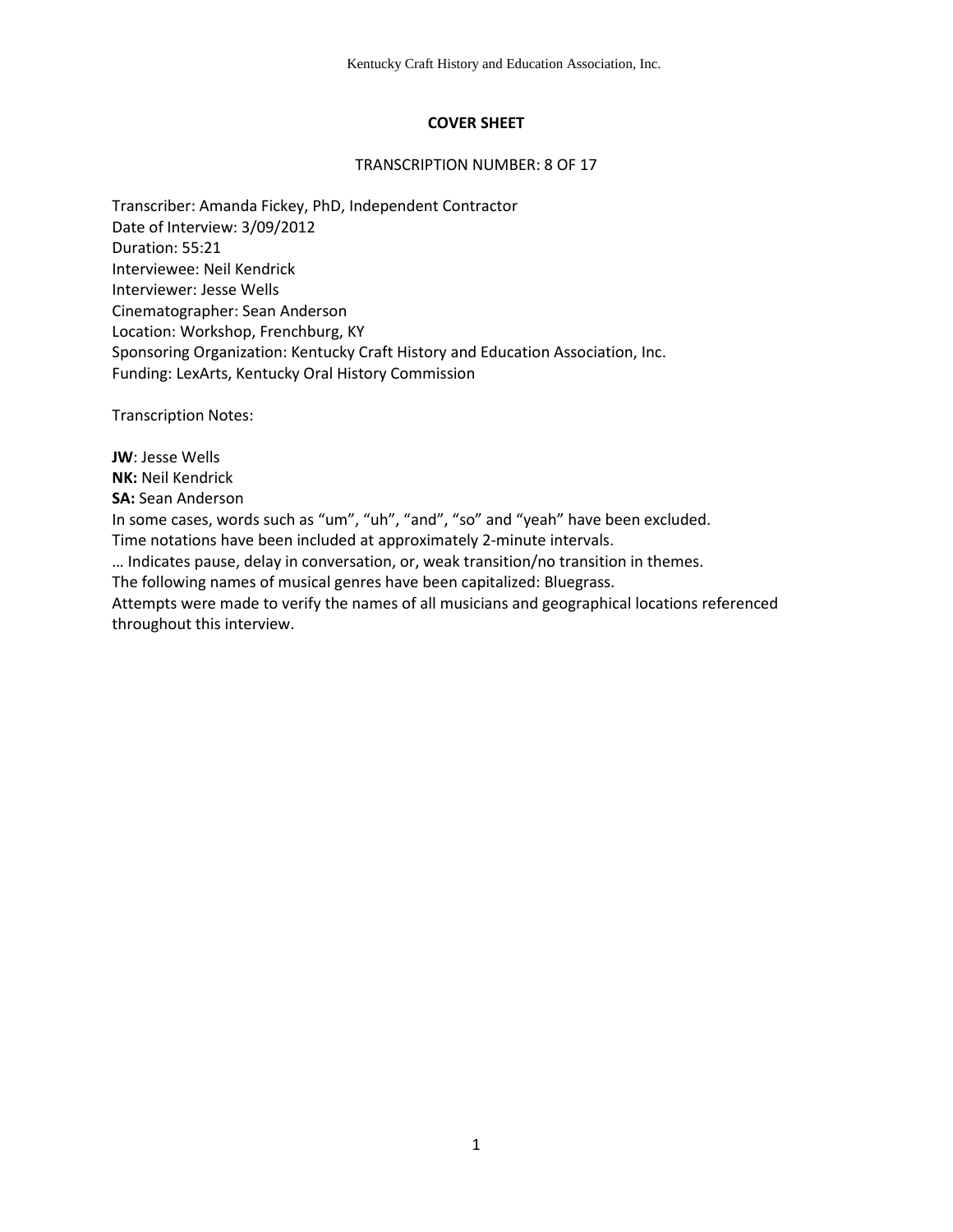### **0:00**

### **JW:** Let's start with when and where were you born?

NK: I was born in Middletown, Ohio, on October 27<sup>th</sup>, 1956. My dad was working at that time for steel mills in Ohio and wanted to come back to farming. So in late 1958 he moved back to Kentucky, where I was raised here in Kentucky then from '58 on up.

## **JW:** Have you always been here in Menifee County?

**NK:** Yes I have. I lived on campus when I was going to school, but basically was raised about two and a half miles from where I live right now. We've lived at this location, my wife and I, for about twentyseven and a half years now.

**JW:** Can you describe some of your childhood and family background, and if any of that has a link to luthiery?

**NK:** Sure. Well, I was raised on a farm. My dad was one of those people who would not hire anything done that he could not do himself. He raised we kids the same way. So that developed this desire for hands-on on everything, you know, and to do things ourselves. My dad played guitar, so when I was about ten years old my dad bought an old cheap guitar for the kids to all play. It was one of those typical, western auto types of instruments back them with an action about a half inch high you know, and you had to get pretty tough fingers to even play it. The first thing he taught me was "Wildwood Flower" and "Jimmy Brown." So that started my interest in music, and I was the only one of we four kids that went ahead and pursued trying to play. I kept that interest on up and then later on I got other guitars when I got older. Actually, I still have that old guitar. I've got it put away. It's not in too good of shape, but it's just a keepsake.

**JW:** Did you ever find yourself working on the instruments that you had? Did that lead you to…?

# **2:11**

**NK:** Yeah. Later on, on my own instruments, that's actually what started it. There really wasn't anybody very close to this area who could maintain instruments. Being a do-it-yourselfer, I wasn't about to hire somebody to do something that I couldn't do myself. Actually, what really got me interested in building instruments, I was at IBMA one year when it was at Owensboro, talking with a Martin representative that was down there at that time, actually it was Bob Fare who does a lot of shows for Martin, and we were talking about backgrounds and he had a similar background to mine actually, and he said, "You know, if you wanted to build a guitar we offer a kit." So, in 1993 I came back home and ordered a kit from Martin guitars and my first instrument was a kit. Of course, there is a lot completed already. There are a lot of things you don't have to do on a kit. I put the kit together and it turned out real well and just from pressure from groups in the area and people that I was associated with and playing music with asked me, "Neil, Could you do this to my guitar?" It was kind of a snowball effect thing, you know, you get started doing that…

Then in '94 I decided well, you know, I think I want to do this at least as a hobby. Then I ordered materials and I decided I didn't want to do them as a kit. I didn't want to be one of those people that says I built something and it's not really totally built. Then I started learning how to do it from scratch.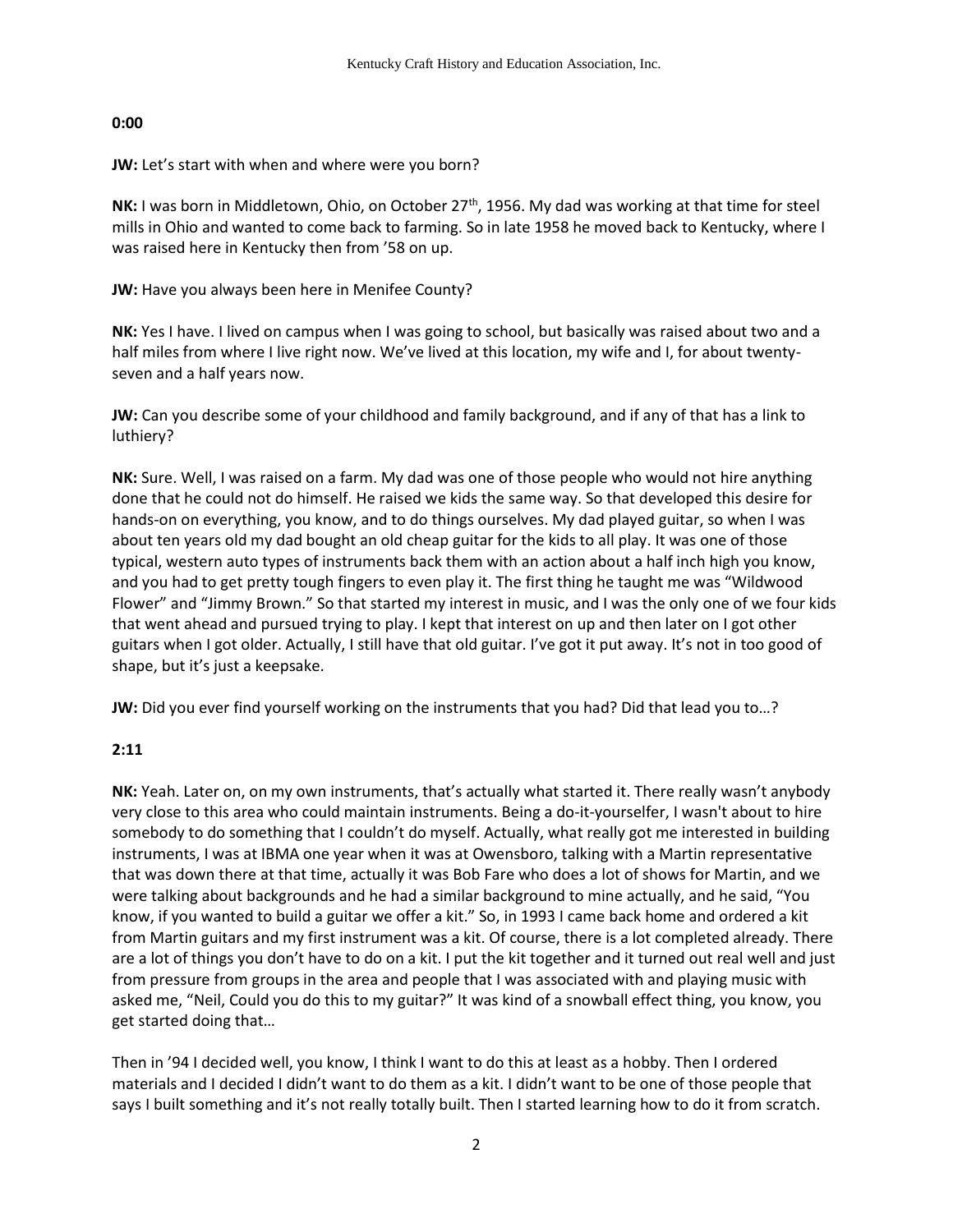## **3:42**

**JW:** Did you have anybody mentoring you, or did you attend any schools for luthiery?

**NK:** I didn't really attend any schools. I did subscribe to the Guild of American Luthiers because they had a monthly publication that had a lot of how to things about luthiery. So I studied those journals. Then started searching on the Internet quite a lot. Talk to Homer Ledford quite a lot, and Homer was a real kind gentleman that would share his secrets. I think luthiers don't really have secrets. But Homer was really good about giving me some good pointers on how to finish and things like that you know, and precautions about how to prepare an instrument because it was really important about the preparation before finishing an instrument. I just asked a lot of questions. Research a lot and kind of self-taught myself.

**JW:** How much of your current approach is the result of exploration by you and how others have contributed to that knowledge in your craft?

**NK:** Probably all of my approach is a result of all of that coming together. There are influences all the way around that influences how you do things. I still do things much the slow way. I don't purchase inlay pre-cut or anything like that. I cut it all myself, and I do the wood from scratch. I have some samples laid out that you can see. If I profess to building the instrument, I want to totally build the instrument. It's not a custom built instrument if I'm purchasing things already done. Of course, hardware, I don't build the tuning machines, I purchase those, and I buy fret wire in bulk, but all the woodworking and everything is completely hand done.

# **5:32**

**JW:** Have you done any traveling outside of Kentucky for the study of your craft?

**NK:** Yeah, and in late 1994 I went to Martin guitars in Pennsylvania because I wanted to be a warranty person for Martin and they had approached me about the possibility of that since there was not a lot of people in the area. I went up and studied with their repair people for three days. I worked in the repair shop alongside them to learn their methodology. If I was going to do warranty for Martin I wanted to keep in the methods of what they did, which I considered an approved way of doing things on the instrument.

So I spent some time with that, and any time we'd go on vacation if I had a chance to go to other places and visit then I would. If there were luthiers in the area, or retail stores even that might have some custom instruments that I could look at. Yeah, I tried to explore every time, even went to Hawaii one time when I went in the rainforest I could see the Koa, the big Koa trees in the forest, I got to see what they looked like.

### **JW:** Have you used Koa wood?

**NK:** Yes I have. I've used Koa. I even did one guitar for a gentleman name Matt Grondin, and we did Koa binding on his guitar. That was a little bit of rock and roll influence. Matt Grondin's mother at one time was married to Ronnie Van Zant with Leonard Skynard. He still has that guitar too. He is in New Orleans now. He has a studio down there.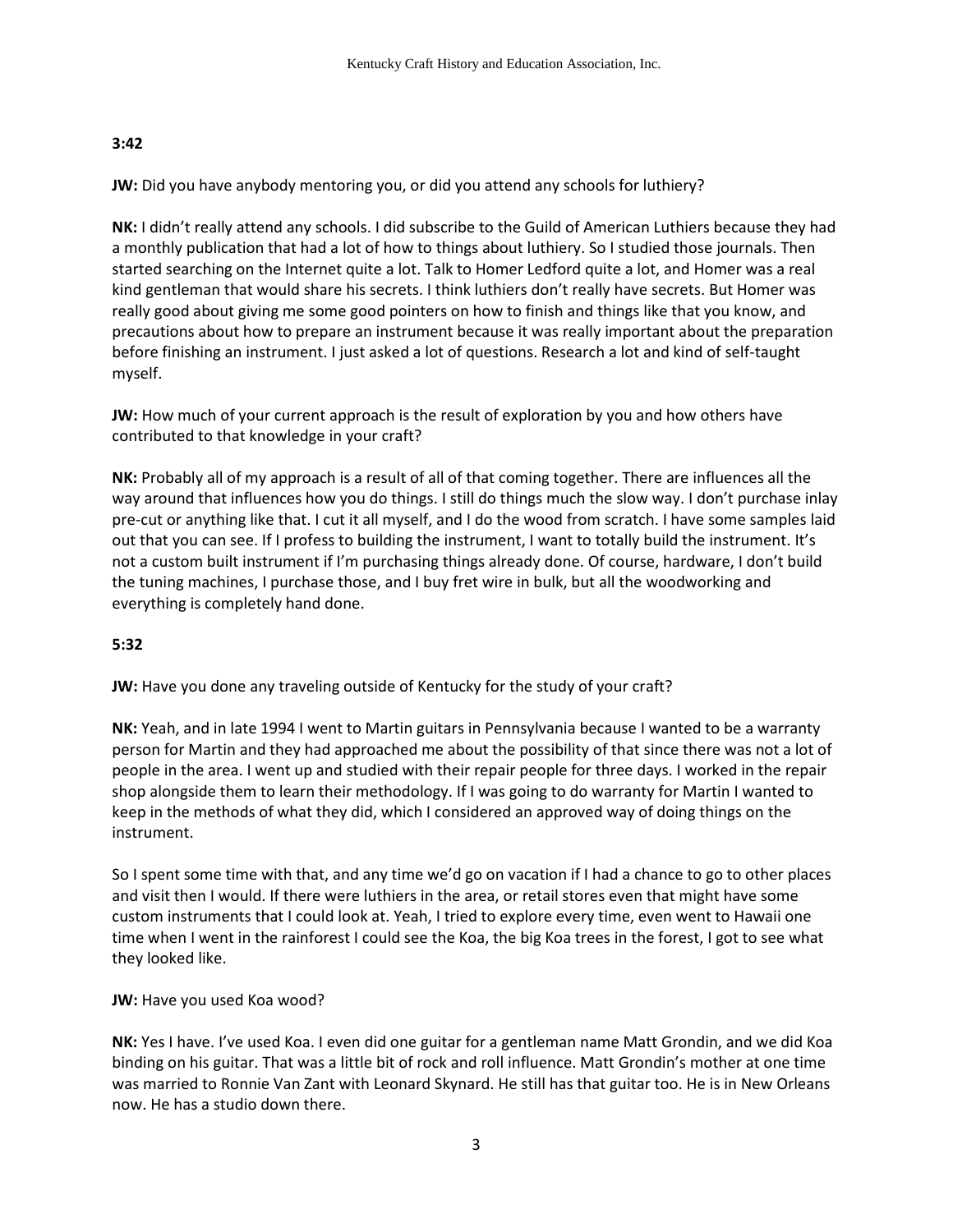**JW:** How has your work changed over time? Have you seen an evolution of your craft?

**NK:** Yes and no. Things like… I was finally able to obtain a big drum sander which makes it easier where I'd have to do a lot of things totally by hand before now with a drum sander I can join tops and backs together and put them through the sander and level them together and everything. That's helped accuracy and time wise on that.

The finishing materials have evolved quite a lot over time. Better quality of finishing materials. You end up changing brands sometimes. Maybe another brand, or you talk to other luthiers and they'll say, "Well ok, I think a McFadden type of lacquer works better than Behlen lacquer so you'll experiment and try that you know and do some different things.

### **8:09**

**JW:** I know you do some set-up work and repair work in the area too. Has that influenced the building of guitars?

**NK:** Oh, certainly. When you look at things that have maybe gone wrong on an instrument, structurally you see some things you can look at how it was done and try to improve your methods on getting a better structural integrity of the instrument in that area.

**JW:** Can you tell us a little bit about your background in retail? You've had a shop here in Menifee County.

**NK:** We built a store in 1997, built a building for a store, and opened up a retail store, and it was a full line retail store. We did band instruments also, you know, we did rentals with band instruments. That went on for several years. We finally closed the store in 2004 after the economy got tough for the retail business. As a lot of chain stores had closed at that time, a lot of facilities then. Met a lot of really great players. Saw a lot of playing styles, and that influences the building too, seeing how people play and what they are looking for. That was a great experience. We value that time a lot, and got to do a lot of festivals during that time. We'd go to the festivals and vend with our wares. Got to meet a lot of players up close and personal and hear what they liked about instruments and what they didn't like.

**JW:** What is your approach to building instruments? I know that almost all of your instruments are custom built but you don't really have any certain models.

**NK:** I don't really have any certain models. If it's truly a custom built instrument, I feel like the new owner of the instrument needs to be the driving force of the design they want. Everybody that has approached me about building an instrument for them, unless they already knew exactly what they wanted, I'd recommend them to take their time and experience every instrument they can. Go to a music store, talk to other people, and keep notes on what they really like and what they want their instrument to be and then design it like that. That drives the design of the instrument as far as the wood that's in it, the color it ends up, the binding that's on it, any kind of appointments on it as far as inlay and things. Then, as far as the feel of that instrument for the customer, I usually ask them, if they have something that they have that they own, or even somebody else's that really feels good to them as far as neck shape and size, I ask them to bring it to me and I'll take dimensions off of it and take contours of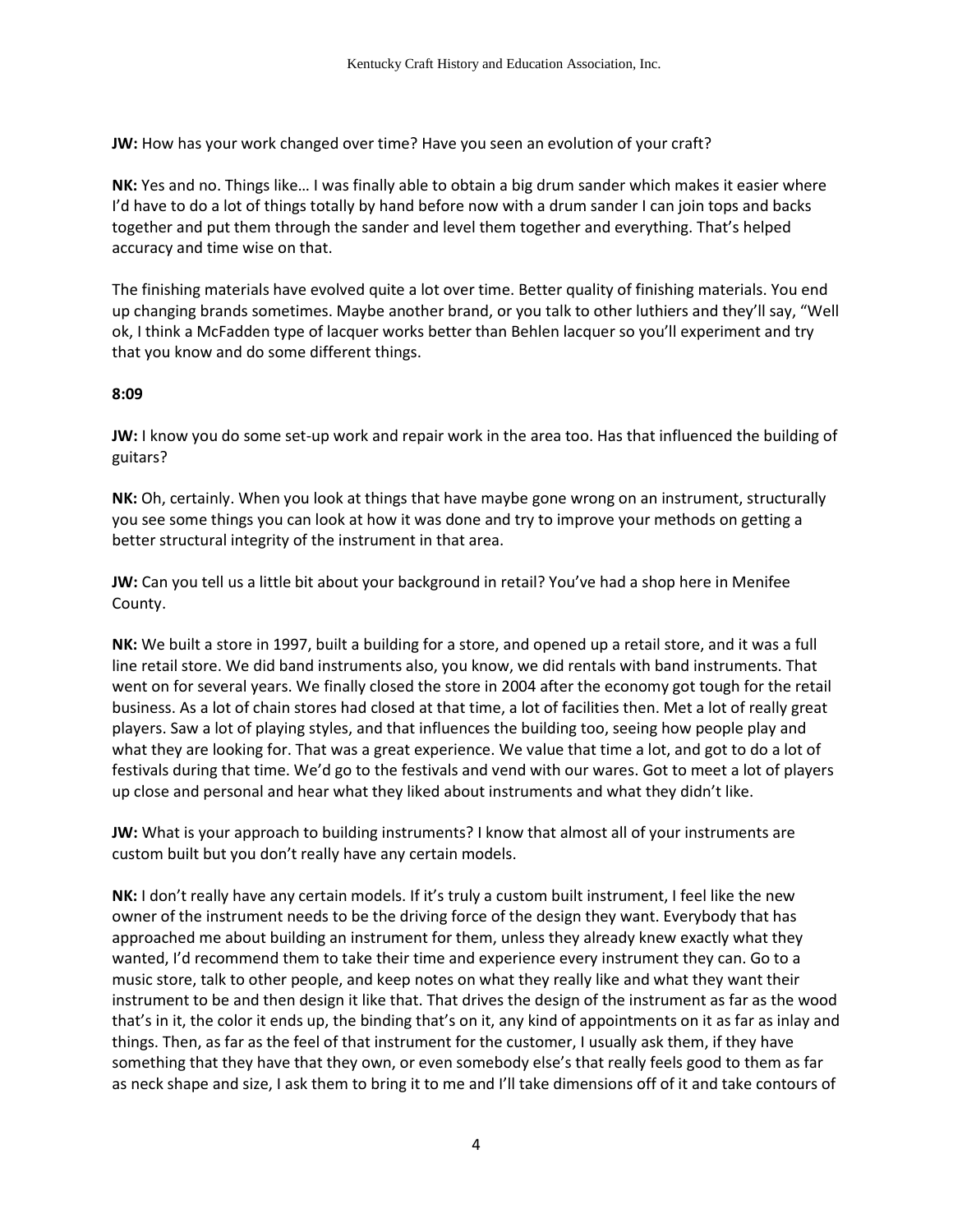the neck and the dimensions and then I duplicate that on their new instrument so it feels right at the beginning. They don't have to get used to the instrument. It's just the way they want.

### **11:07**

**JW:** What are some of the materials that you prefer to work with when building?

**NK:** My personal desires and sound, I like a Rosewood guitar because I like a lot of strength in the instrument. In particular, because of the materials that are available, I usually recommend East Indian Rosewood because you can still get master grade in it, and German Spruce for the tops. You can still get really good master quality in it and it's a real optimal tone wood for the tops.

If you can get ahold of it, if you can get some old Brazilian Rosewood and some Adirondack material for the tops that's been laid back for a long time, if you can get some good quarter sewn material that's great. Most of the woods that are available now, you can't build as good of a sounding instrument with what is currently available, Brazilian Rosewood and Adirondack, I try to stay away from that if the customer is serious about sound.

If a person does a lot of studio work; sometimes they'll come in going with a Mahogany guitar because of the balance of the instrument. But with my instruments I do try to strive for a well-balanced instrument. All the registers to where they can go to the studio or on stage and still fit the bill and do a good job for them.

**JW:** Are there any models for the ultimate guitar when you are building? Other instruments that you've seen?

**NK:** Yeah. The old pre-war Martins. Everybody loves those pre-war Martins, and most of my clientele are Bluegrass type players, and they desire that sound a lot. So, you know, I've studied them a lot and I've worked on quite a few pre-war D-28 series type Martin guitars, and I saved dimensions off of them to study to see how they were set-up and then I try to improve on that to make a better balance, but still have the strength like the old pre-wars did as far as the presence of the guitar and how they project to the audience. They are quite powerful guitars.

### **13:17**

**JW:** Have you had any apprentices in your shop?

**NK:** I've had a couple of people. I had one boy who was from high school who would come here each day for his block of time and work and he built a guitar through that process and that was his, I'm not sure how they called that with the school, it was kind of an elective where they could chose what they wanted to do out in the community. So he chose to build a guitar and I worked with the school system and let him come and spend time and did him as an apprentice going through it. And I've had a couple other people that were just friends of mine that wanted a custom instrument that really couldn't afford to purchase one being built so they came in to the shop and I did them like an apprentice through the process of building their instruments. Then, of course, my son did a high school project of building an instrument and produced a really nice guitar.

**JW:** Who are some folks who play your guitars?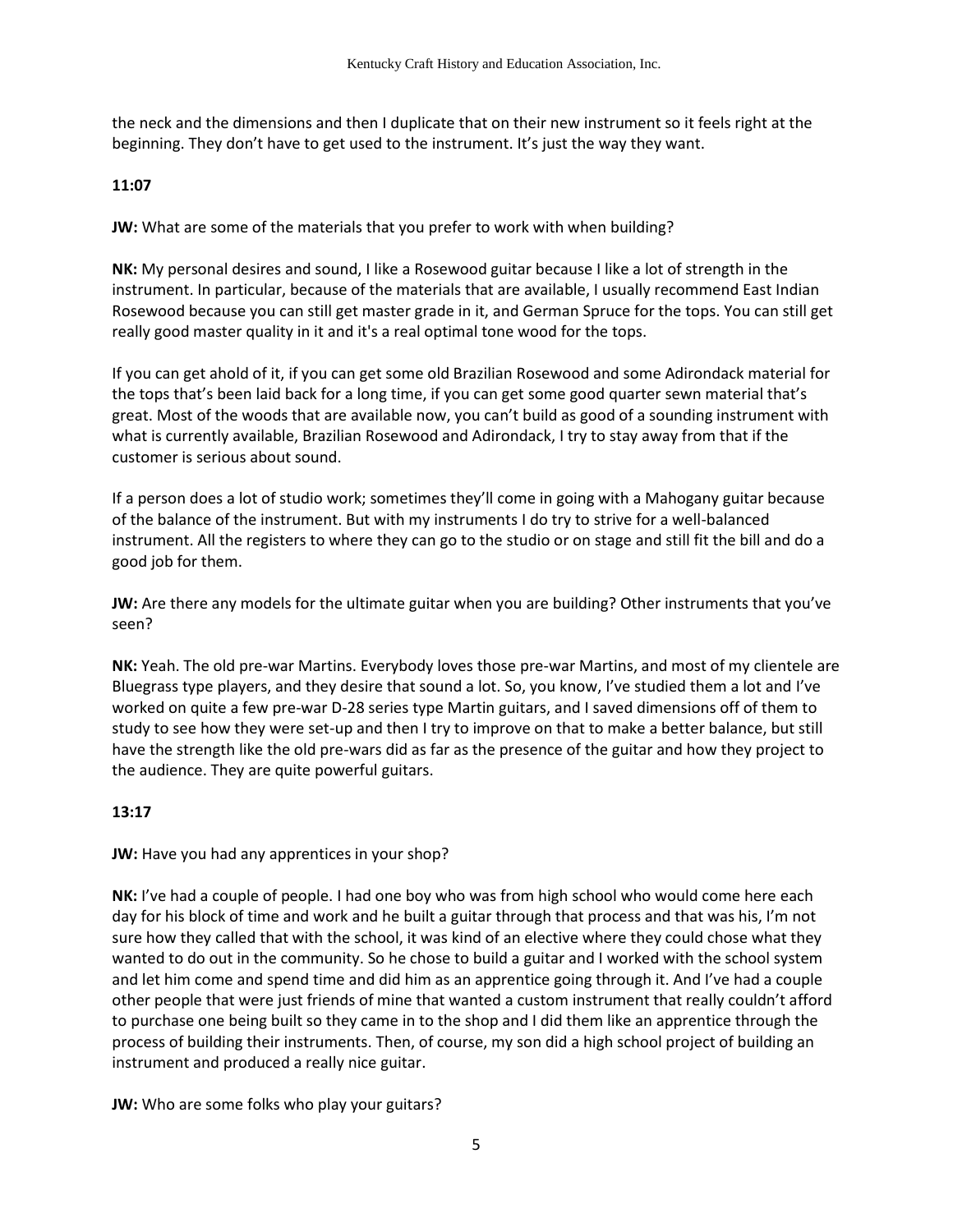**NK:** In the Bluegrass arena probably the most notable person would be Josh Williams. Josh has got Guitar Player of the Year for two or three years with IBMA. Played with Rhonda Vincent for five or six years and his instrument has influenced several instruments where people have come to me after they've seen a DVD of Josh playing, or YouTube has one that's played a lot where he and a couple of other guys, Andy Falco and… I can't think of Chris' last name, but they played at Station Inn.

### **[Interview interrupted by telephone]**

## **15:13**

**NK (cont.):** As far as people who play my instruments would be Josh Williams who played with Rhonda Vincent for several years and has had one of my guitars since 2005. They produced a DVD with Rhonda and a lot of people have seen that DVD and they would frame around until they could frame around what was on the headstock and they would contact me, they would find me on the internet and contact me and talk to me about building them a guitar. Josh was also Guitar Player of the Year for a couple of years with IBMA, so he's given a lot of exposure to my instruments out there.

There are some other people like Scotty Sparks with "Lost and Found" plays one of my guitars. A group called, "The Rarely Heard" up in Athens, Ohio has a five-string acoustic bass. A left-handed dreadnought that I built for Jim Stack, and a right-handed dreadnought that I built for Alan Stack… I've got four or five instruments in Canada. Built one for a gentleman named Giles Plant was the magazine correspondent for *Bluegrass Canada* magazine, and I built a guitar for him, and they did an article about me there in Canada. Just this past year I built a couple of guitars, one of those went to Thunder Bay, Canada. The other went to Boulder, Colorado last year.

**JW:** That's great. I know you were part of the "Made to Be Played" exhibit that the Kentucky Historical Society hosted. What recognition have you garnered for your work over the years?

**NK:** Well, of course the "Made to Be Played." *Flat Picking* magazine down in Miller did an article about me, in *Flat Picking* guitar magazine. We have a magazine here in Kentucky called, *Kentucky Living* where the energy co-ops around the different areas, each one of those co-ops, which ours is Clark Energy in this area, have a *special* interest area that they can do in the magazine and they did an article about me. It was a four or five page article. Of course I mentioned that *Bluegrass Canada* has an article. I was on Channel 27's afternoon program once. Been on radio with Morehead station WMOR and also with WMST in Mount Sterling. Of course schools and things do recognition. And also I was inducted into the Stringed Instrument Makers Hall of Fame in Georgetown, Kentucky, in their museum there in Scott County, Georgetown museum.

# **17:51**

**JW:** Can you describe any unusual techniques that you use in your building?

**NK:** I don't think there is anything unusual. It's just an engineering-type process. Maybe a little different than the norm… I'm an ex-tool dye engineering [uncertain of word used after 'tool'] type of person so I do my stuff with a lot of precession. I do my stuff to the thousandths of an inch when I do thicknesses of tops and backs and raised sizes and things like that and positioning of things. I try to be very accurate with that, maybe a little more accurate than the norm of the typically builder.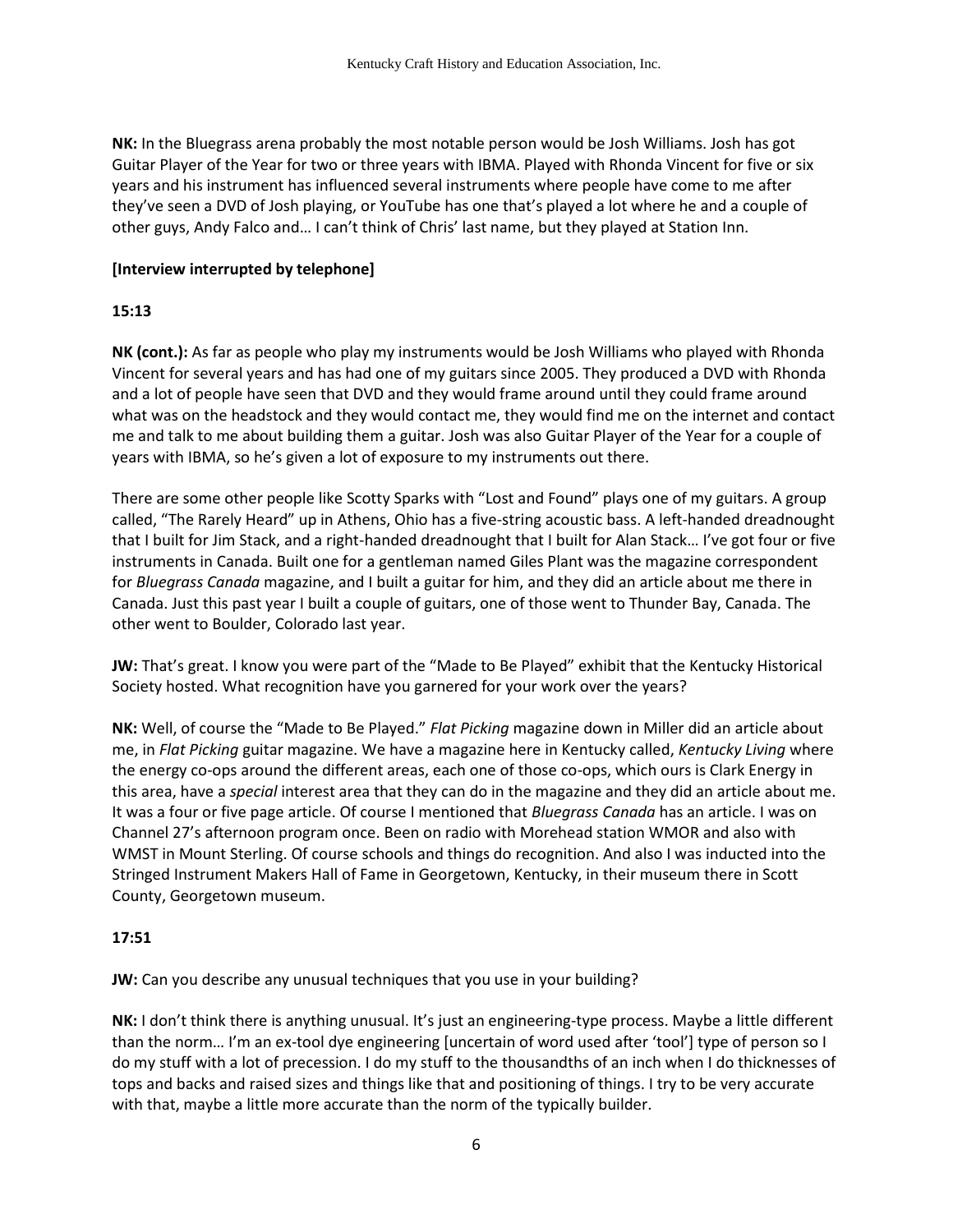**JW:** That definitely shows you're into your craft. Do you belong to any luthier or music organizations in Kentucky or around the country?

**NK:** Not really, other than the museum at Scott County... Other than the Guild of American Luthiers, but that's about it as far as organizations. I don't' know if we have anything really, a local organization in Kentucky for luthiers. That's a good idea.

**JW:** It is. It's a great idea.

**NK:** That's a great idea.

**JW:** Has being a part of your community been important to your development as a crafts person?

**NK:** Yes. As you well know, Kentucky is just really rich with people with craft-type talent and even in other artists there are things they do and techniques they do that even cross over into instrument building. We have a gentleman here in Menifee County, Donnie Brown, that's an extremely skilled craftsman in woodworking. Donnie has done a lot of carving and he's done some really outstanding work and has done a lot of shows across the nation actually with his work. And of course Berea… It's just full of craftsmen down there on lots of things. Of course with Berea College, I think that helps a lot down there. But Kentucky is so rich. My mother did a lot of sewing. There are lots of designs and artwork in so many different kinds of things, even in ladies of years passing it, doing patchwork quilts and things and designs, I think all of that plays a part from one craft to another.

### **20:36**

**JW:** Has your family been supportive? I know they've been involved in your work. Your son has done some work with you.

**NK:** Yes, yes they have. My family has always been… Even my dad will ask me, "What can I do to help you? Is there something I can do? I've got some wood down here would you like to look at some Curly Maple that I found out on the farm? Do you want some of this to save and cure up? And they've been supportive.

Labor wise, my oldest son worked quite a lot and learned quite a lot with the craft. He hasn't pursued doing it, which he does have the ability to do that. My youngest son is in that transition time where he doesn't know what he wants to do so he hasn't really worked with the craft, but they've all been supportive. My wife has never been difficult about the hours that I spend with the craft because I do spend a lot of hours. It takes a lot of time to produce a good product.

**JW:** Are you involved in teaching or writing or other activities directly related to your craft?

**NK:** Not directly related other than working with the schools. What I had mentioned before about a student coming through. I have spoken to a couple of classes about things related to this craft and other professional pursuits of theirs as far as employability and things like that because I worked in education also for a while with training. Not really any journals or anything.

### **[Interruption by plane flying overhead outside]**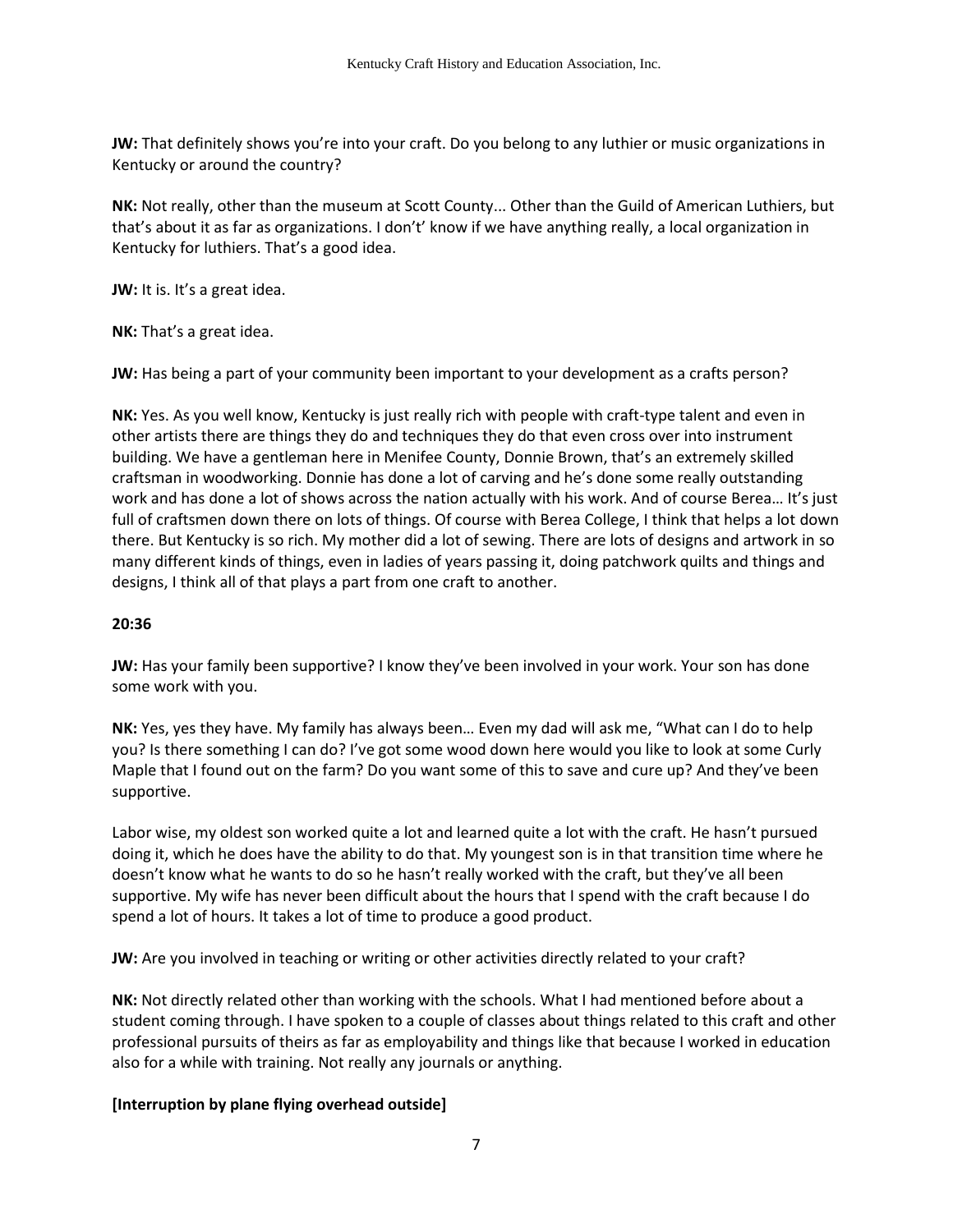## **23:40**

**JW:** We've discussed your guitar building. What other instruments have you built?

**NK:** I've built mandolins and banjos. I mentioned the one five-string acoustic bass that I have built. I've never really gotten into violin family building. I really appreciate the craft, and it's a very difficult craft, it's just never really desired to pursue doing the violin. There are some good craftsmen in this area around here that are very accomplished at that, but I do really appreciate those instruments. I have several old ones myself that I've kept.

I haven't really gotten into any electric guitars, building the guitars. It really didn't seem like as much of a challenge. I really went toward the acoustic side on instruments.

**JW:** Do you have a preferred instrument that you like to build?

**NK:** Mostly guitars. I've done more guitars than anything. Mandolins are pretty fun to build. They are actually more difficult than a guitar to build, to me, because there is so much carving to a mandolin than just shaping and bending wood.

But I enjoy all of them. It's kind of nice to be able to switch from one type an instrument to another at times just to keep your mind fresh and to keep the interest up.

**JW:** How has technology influenced your craft? If it has…

**NK:** Technology has. Even in checking frequency of instruments you need to have… I've got a really good strobe tuner and many times I'll tap the instruments to see where I'm at frequency wise even when I have a top in a free state with just the braces on it and not attached to the sides yet I'll see where they tap tune at and record the value. In different instruments I've recorded values of instruments that seemed optimum on sound and record what I could find dimensionally and sound wise and then try to compare that later to other instruments and see that relationship of those. But technology has been able to give us documentation that we can use, that we can find those values.

And there's a lot of methodology in tap tuning guitars from way back, all the way from putting sand on the top of them to see how it dances and things like that. The electronics industry has changed a lot of things. There are tools out there to even see the thickness. You can see the finish on this from electronic instruments. I don't have them, they're quite expensive, but the technology is there.

**JW:** Do you use any type of computer-animated systems like COC routers, or do you do all that inlay work by hand?

**NK:** I do that inlay work by hand. If I had that equipment I have the ability because I can do COC programming with the engineering side, but I don't chose to do that. I prefer to do it by hand. I have a little router base that my dremel is mounted in with carbide cutters and I cut it out by hand.

**JW:** And you cut the pearl yourself too...

**NK:** I cut the pearl with a jewelers saw by hand.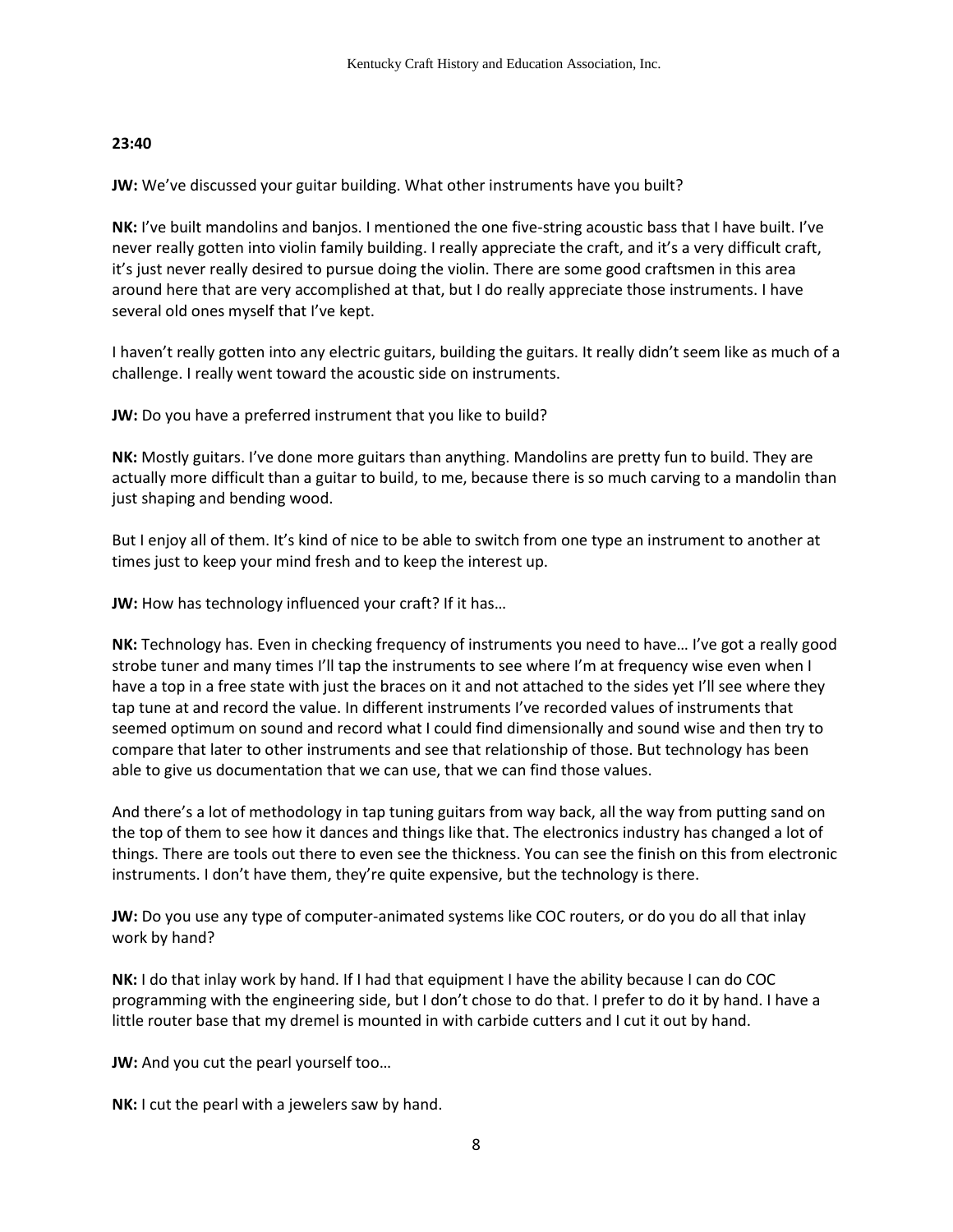**JW:** Is there anything else that you'd like to contribute?

### **26:45**

**NK:** No, but when the program airs I would like to encourage other people to not let the craft die out. If people are hands-on do-it-yourselfer kinds of people and they think there is something they would like to do I would encourage them to learn luthiery. I think it's an exciting field for people if you are a handson crafts person of mindset. You need to exercise a lot of patience because it is a process where you need to be very patient, careful, and cautious and slow about what you are doing, very methodical to get everything as accurate as you can, but I would encourage people to do that, to learn a craft. It's something that will stick with you and with your ancestors for years to come.

## **[General conversation between JW and SA regarding questions. Unknown question asked, film cut].**

## **28:06**

**NK:** As far as what I really get out of building the instruments, it's really a big thrill and it's something that makes you almost short of breath when you can go somewhere and somebody's playing on stage, and playing the instruments that you had hands-on work with it, built for somebody, and then they can entertain people with that instrument, and you see the enthusiasm of a crowd and how they are just latched on to what that person is doing. It gives you a really good feeling that you had a hand in that entertainment and that enjoyment that those people get from that. And a few times I've been able to turn the TV on and see somebody playing one of my instruments on stage and it's just a great personal satisfaction that you had a finished accomplishment, something that you started out to do and you were able to really complete that to the final audience. That's a big thrill.

**SA:** Do you know when you've really made a good one? When you can just flip it on the top and hear something and you're like, "Yeah, I nailed that one."

**NK:** All of my instruments, the first time the strings go on the instrument is when I date the label. That's the birth of that instrument. I made a PowerPoint one time so people could look and see the process because I wanted people to be educated, and I labeled that PowerPoint "Birth of a Guitar." Because that's what it is. You're bringing the instrument all the way through conception to a finished product, and when you strum across that instrument the very first time, and you feel the personality of that instrument, that's when you really know… that puts a smile on your face. It's alive. You've gotten this all the way. And that's a really good feeling too, and that's usually me by myself here in the shop. There's never ever anybody around when I do that, when I put the first strings on and get the first sounds out of it.

**JW:** Do you have any moments before that with the tap tuning?

**NK:** Oh yeah. As you go through the process you feel for that instrument and you know when it's going really good, and it makes you really hungry to get it finished when you know it's really going really well. I've been fortunate, I haven't produced anything that I've felt was a dud, you know. I haven't had anything that I wanted to take out and put in a dumpster.

**JW:** You haven't burned anything…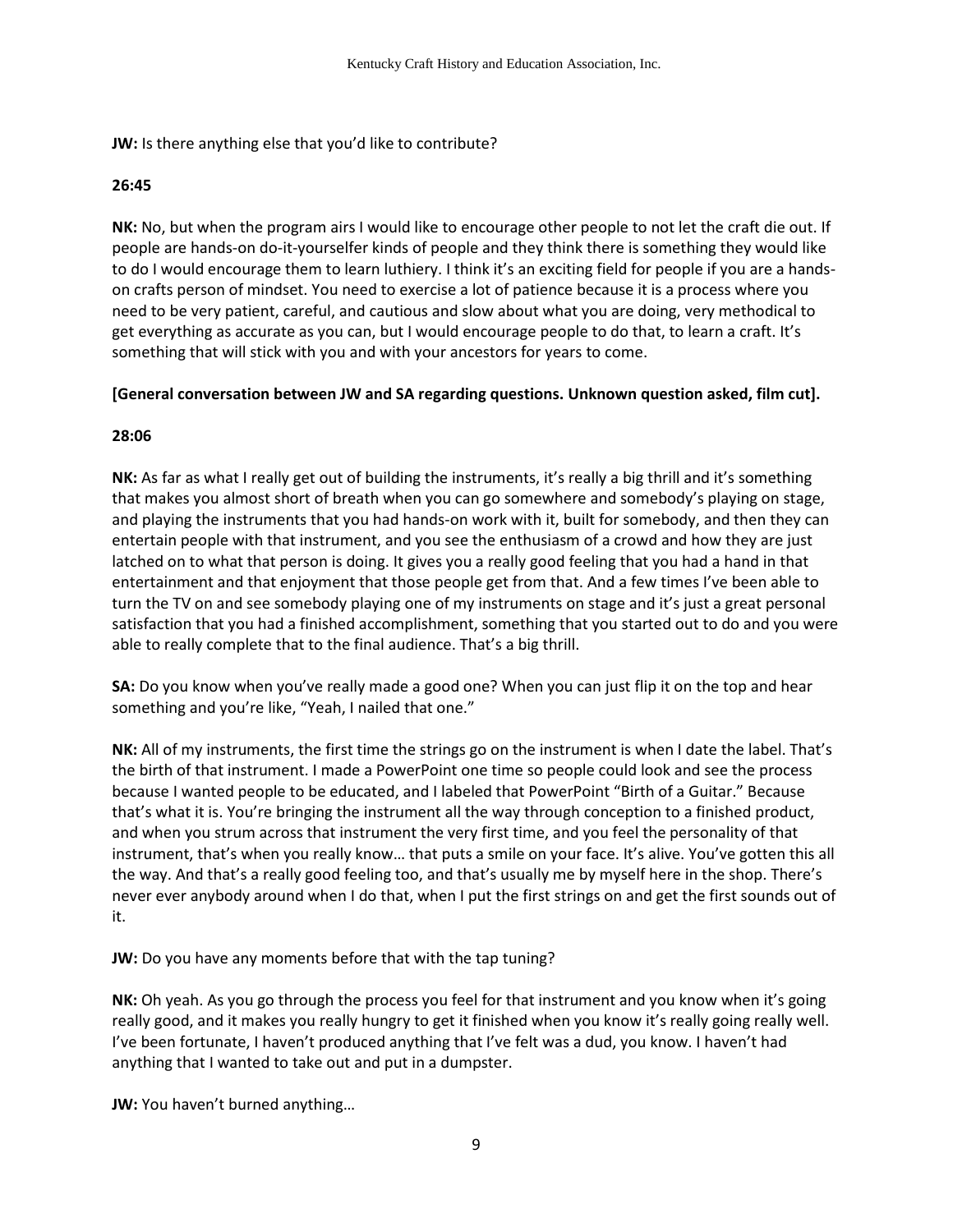**NK:** I haven't burned anything. No. I have had steps along the way that I wasn't satisfied with myself and I'd turn around and do it again. You know, if I had a brace that I didn't like or whatever after I made a brace and I saw a grain pattern I didn't like it ends up as kindling. I make a new one.

**JW:** Definitely a perfectionist.

**NK:** Sometimes that's a haunting thing. But yeah, pretty much a perfectionist. I was raised to be that way, and genetically my dad was that way and I think that my kids are that way.

**JW:** That's great.

**SA:** Well I guess we will cut right now…

#### **31:20**

**JW:** Can we get a good view of some pieces in the process?

**NK:** Ok. Well, I've laid some pieces of wood out so we could talk a little bit about that, where they start from on building an instrument.

This is an example for a top on a guitar [demonstrates with wood]. I'll purchase it rough and sawn out, where it's been re-sawn and I'll get some pieces... This is some Adirondack Spruce and I'm usually very careful about where I purchase my woods from. Moisture content is extremely important about the process in the wood, about where it's got a different stability. If you try to do something with domestic woods locally it's really difficult, even if it's been through a kiln at a lumber mill and kiln dried, it's still not stable enough and hasn't been dried in the right process, it is still very important to think about stability. This is an example of blanks for a top. Most guitar tops, just about all guitar tops, are joined in the center. It's book matched. The wood comes like this and is sewn in two. And then it's like a butterfly; it's turned over like this. This wood is thicker than it needs to be. I'll purchase it like this and then I work with sizing the wood, I'll bring it down pretty close to the finished thickness that I want and then I'll develop the edge of it where it joins together, glued together in a fixture that holds it flat and holds it tight. After it's joined in the center then I can take it through the drum sander and take it on down closer to the thickness that I want. Then I can start the process of laying out all the positioning for the braces that go on the top. But it's really important, it's hard to see in its rough state, but it's really important that the grain be very straight and very well quarter sawn. If you look at the edge of it, you want the grain going straight up and down as much as possible. If it's any greater than four to five degrees I won't use it. It's not quarter sawn close enough for a top. But that's a really nice piece of wood, it doesn't look it in this rough state, but it will turn out really nice. That's Adirondack.

### **33:39**

**SA:** Actually, could you pull that back and let me get close-ups of that wood?

**NK:** Ok.

**SA:** Will you just show me the edge there? Where you were showing me that the grain has to be…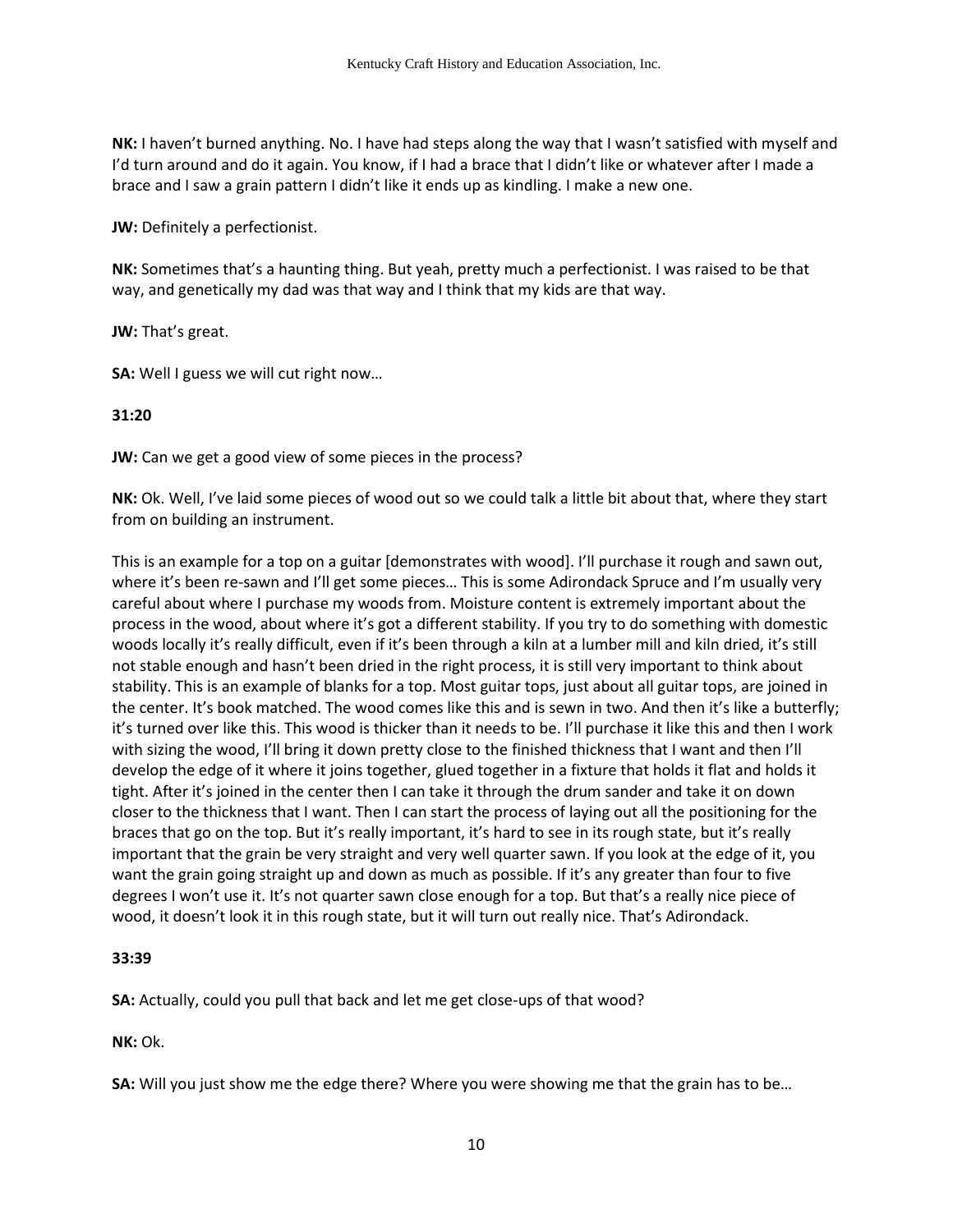**NK:** Well it has wax on it. This is going to be hard to see… You might be able to see, here on the edge of it **[pause for filming]…** You want that grain very much straight up and down, perpendicular to the surface here.

**SA:** Show me the surface. Hold it up just a little bit. There you go.

**NK:** And you can see the outlines drawn out where the guitar body would be able to fit on this. And this is Adirondack Spruce; it comes from the Adirondack mountain range up toward the New England states, up that way. That's the preferred wood, but it's very hard to get a quality piece like this now.

## **SA:** Ok.

**NK:** Ok. And, an example of bracing material… Again, it's very important to have the bracing material have a good, straight grain. You can see this. It's real good and straight. You can see the lines in it here. You can see like a lot of wood it has a limit somewhere in it. We wouldn't be using the area where the knot is, but very selectively I would use a joiner and get an edge straight with the grain. Get it very parallel with the grain as it goes through, and you can cut off pieces to make the braces out of. So it's very important that the grain pattern is very straight in the brace, and again very quarter sawn where the grain is perpendicular. When it's mounted to the top, you'd want that grain perpendicular to the top to have good tone qualities and to be able to control it very well when you shape the brace and get it to vibrate well. Bracing in a guitar is all about the structural integrity of the guitar, but also taking, actually it's a process of weakening the braces to a certain point to where you still have good structural integrity but you have good vibration with the instrument. It has to have a lot of life to it and be able to vibrate a lot. You can make a guitar that's really strong and that you would be able to drive a truck on, but it would be a dead sound. It has to be to that point where it stays together but still vibrates really well.

This is a template sides. Guitar sides start out in a shape like this. This is just a guide. And then here are a couple of pieces of Brazilian Rosewood that I have shaped out from this template that would be ready to go in the bender. I use a fox-style bender to bend my wood. So these are book matched also just like the top and back would be, you book match the material where it's the same on both sides. But this one is ready to bend actually; it's in the right shape. It's got excessive length on it so you have an area that you would trim off.

### **36:53 (NK continues)**

This is a guitar that's already in process and you can see the sides would be bent. You would have excess material here and excess material here would be trimmed off afterwards and before it goes in the mold to have the neck block and end block glued in the mold.

This is an example of a back set for a guitar back, and this is some pretty nice Brazilian Rosewood. This doesn't have the outline drawn out on it, but this is big enough for a dread knot and the shape would be like that of the guitar lying there in that. And it's book matched. It's sawn, and then you can lay it open like that. This has bees wax on it to keep it from cracking as it's stored. So you don't have any grain splitting with it. Like the top blanks, it would be sanded to get it close and then joined in the center. Typically on the back you'll have another strip of material of some sort for looks that goes in the back for decoration wise.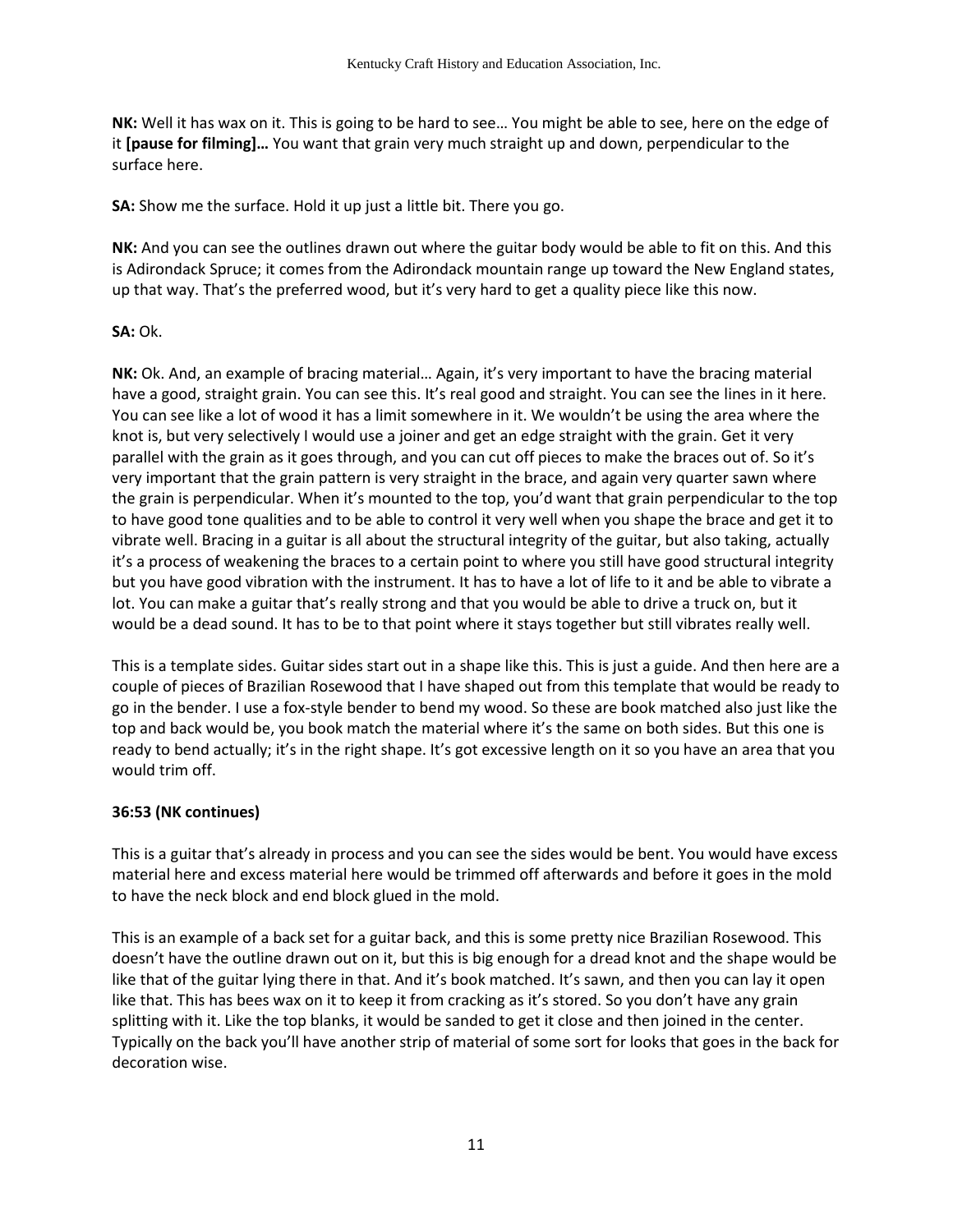**SA:** Actually, hold that up too… Kind of fold it out, like you said it was… **[Pause for filming]** And now kind of fold it over.

**NK:** Ok.

**JW:** Which side would you want to use for that exterior?

**NK:** I would use the side that shows the print. This would be the inside of the guitar. This would be the outside of the guitar just for the drama of the looks of the wood much like the back of this guitar. This is some really nice Brazilian Rosewood. I like the spider lines. I think that looks really attractive in a guitar. This has a centerpiece… This is going to have inlay down the centerpiece down here. But Brazilian big enough is so hard to get it. I had to put this little piece of Maple in the center of this one just to get the sides out big enough that close.

**JW:** But nobody will ever know.

**NK:** Nobody will ever know. But it's still structurally very well, and this will be routed and inlay will be all the way down the strip on this one. Some Abalone Pearl will be in it.

And you can see the grain on top on this one if you look at the edge you see what I'm talking about, the quarter sawn of the grain has to be very close.

**SA:** Point it out to me.

**NK:** If you look on the edge you'll see how the grain goes up and down like that; that's desirable.

**SA:** Ok.

**NK:** This is a guitar neck in process. It's not shaped yet on contour, but it's ban sawed out as far as the shape of the blank pieces of wood. I have the fret board. I have the slots cut in the fret board and I have it mounted on. The veneers on the headstock are Brazilian. This will be shaped more, and then I'll go in and cut out the little routed out for the inlay. This will have inlay all the way around and down the edge and around the heel and around the top of the headstock as far as the pearl inlay, the Abalone pearl. But it will still be diamond shaped for the strength on the back of the headstock and so forth.

**SA:** Hold it up a second and let me pan…

**JW:** So you do that after the side binding? But the binding on first so that way you get a real good clean joint between it. It's a pretty slow process on the neck, to go in and cut that grove out of it, but I want to get the shape of it first because you run the risk of cutting through the inlay if you inlay it while it's heavy. The inlay is about a  $1/16$ <sup>th</sup> of an inch thick. And so, when it goes in there you got, that curve has to come out of one edge of it. I usually put the contour in first, and then I go back and inlay it. I leave it just a little bit proud of the surface and then I can sand it down smooth and make it match up real well.

### **41:29**

**JW:** Do you always use the truss rod?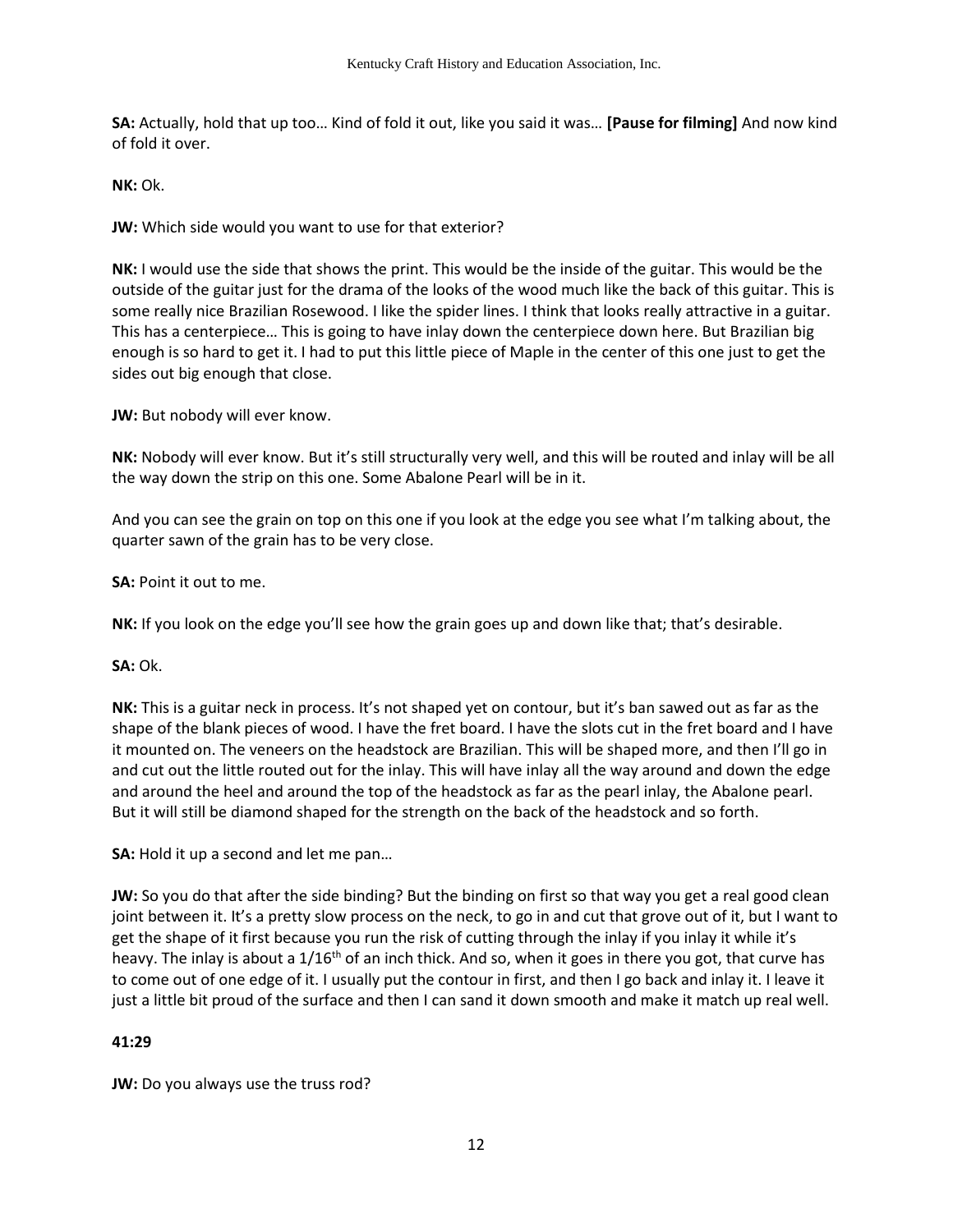**NK:** I prefer to use a two-way truss rod. Actually, Martin instruments have had truss rods in them way back from the 1800s always, but it was different material. They started out with a strip of Ebony to stiffen the necks. They've gone through versions of a t-rail shaped truss rod. They had just a square tube truss rod that was non-adjustable up through about 1985 and then they started adjustable truss rods. The adjustable truss rod they used then were just a one-way truss rod. You can just tighten it up to stiffen the neck. Most luthiers now use a two-way adjustable truss rod that you can actually bow the neck either way. You can bow it backwards or forward. So seasonal changes don't affect it as much with a two-way truss rod. Once you set it, it will hold there real well. With ones where you just stiffen the neck, you are subject to wintertime and summertime kinds of things. You may need to do fine adjustments to it to keep the neck in the right relief. You really don't want a fret board completely flat. You want it to have just a little bit of bow, to have a good action and to play well and not have any fret buzz.

**SA:** Do you have anything else?

**JW:** Was there anything else you wanted to show us?

**NK:** I've got a couple of instruments if you want.

**SA:** Sure.

### **[Video interruption]**

### **43:14**

**NK:** I had to make some changes to suit myself [holding guitar now on video]. So I do a little different neck angle and the body of mine is a quarter inch thicker than Lloyd Loars are built. The profile of the top and the back I made about an  $1/8<sup>th</sup>$  of an inch taller for a plate because I wanted a little more depth in the body and I wanted a different angle across the bridge than what a Lloyd Loar is because I wanted a real good break angle right here so I could put pressure down on it so I would get more tone out of it. So my neck angle is just a little bit, laid back a little bit more than Lloyd Loar.

**SA:** When did you build that?

**NK:** I built this in 2006. And it was a prototype instrument, just so I could have something that people could play and it's curly Maple on the back. Color wise, I use an airbrush to get my colors real soft and to not have any sharp edge to the color change. So it's a real gentle blend from one color to another. That takes about four colors to do the back.

**JW:** How many mandolins have you built?

**NK:** I've built five mandolins.

**JW:** Have they all been F-styles?

**NK:** Yes, they've all been F-styles. I've averaged about two instruments per year. I don't build a lot of instruments. About two per year. So I've built thirty-six instruments since I've been doing this. I've got one mandolin in Germany. Actually, my wife and I worked with exchange students several years, of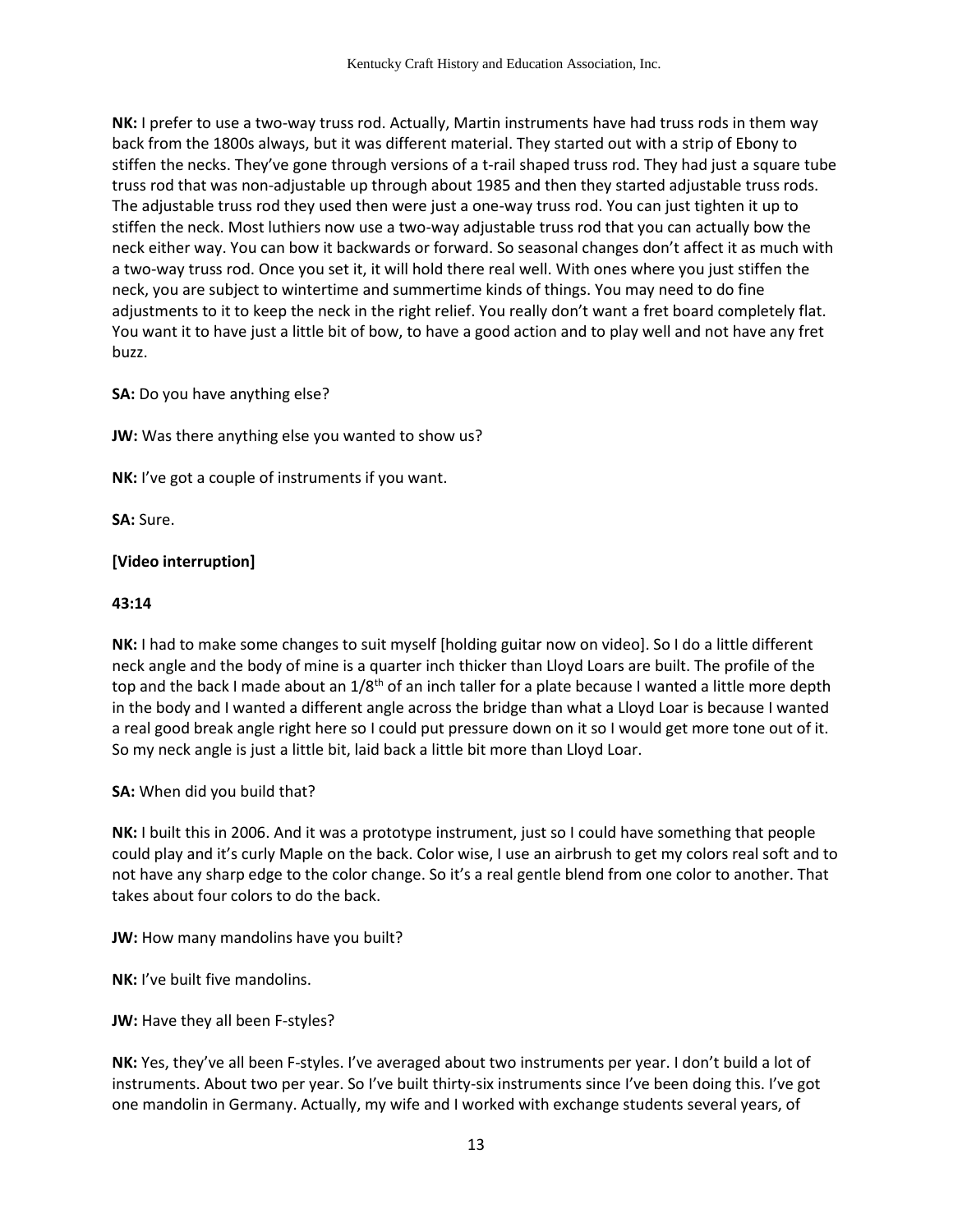having students live with us here at a time, and we had a girl here from Germany who had never ever heard Bluegrass music. While she was here we brought her to Morehead while they had the Music on the Streets over there. She got to hear that Bluegrass. Josh Williams was going to be playing with Rhonda Vincent in Winchester one time and they gave me a call and told me that if I wanted to come they could have front row seats for me. So I took her to that and she got to see up close and personal, getting to see people perform with it, and she fell in love with the mandolin. So she learned to play mandolin while she was here. I worked with her all year and she learned to play another mandolin than this one here. I worked with teaching her to play and she went back to Germany and tried to find an instrument that she could afford and couldn't find anything. Well I had already started a process because I knew what I was going to do and she keeps coming back to visit. The following Christmas after the year that she left she was going to come back for Christmas, so I built her a mandolin. Her natural father knew about it, he knew what I was doing, so we talked back and forth a whole lot because he was making sure that she didn't go and buy something. When she was here I gave her the mandolin for Christmas.

#### **JW:** Oh wow…

**NK:** And she still has it with her. Actually, it's in France right now. She went back and was going to university in Scotland and took it there for a while, and then she went to France for a year now with her studies and the mandolin has been with her. Everywhere she has gone she's taken it with her places there in Scotland and even while she was in France they were playing Bluegrass music. She'll go once a week to, there was a pub in Scotland that she would go to that would play Bluegrass music every Thursday night, so she would go listen to Bluegrass music. But that was a Bluegrass success story. Somebody who never ever even heard of Bluegrass music and now that's gone across the waters to another country.

**JW:** With your instrument…

**NK:** Yeah.

**JW:** That's amazing. Well, what do you play? What kind of different instruments do you play?

**NK:** Well, I wouldn't really call it playing. I try to play guitar and mandolin and violin a little bit and bass, electric and upright bass. But I'm not accomplished at any of them. I spend too much time working to be good at playing.

### **47:15**

**SA:** Is there something else you wanted to…

**JW:** Do you have your guitar?

**NK:** It's behind you, over back there. Actually, in that case right there. **[Pause in filming]**. I'll stand-up with this; it will probably be easier…

This is one of my guitars that I built as a demo also. People always want to be able to play something and hear results of what you do. As they are all custom built there's never one hear waiting to try to sell. So I built this one…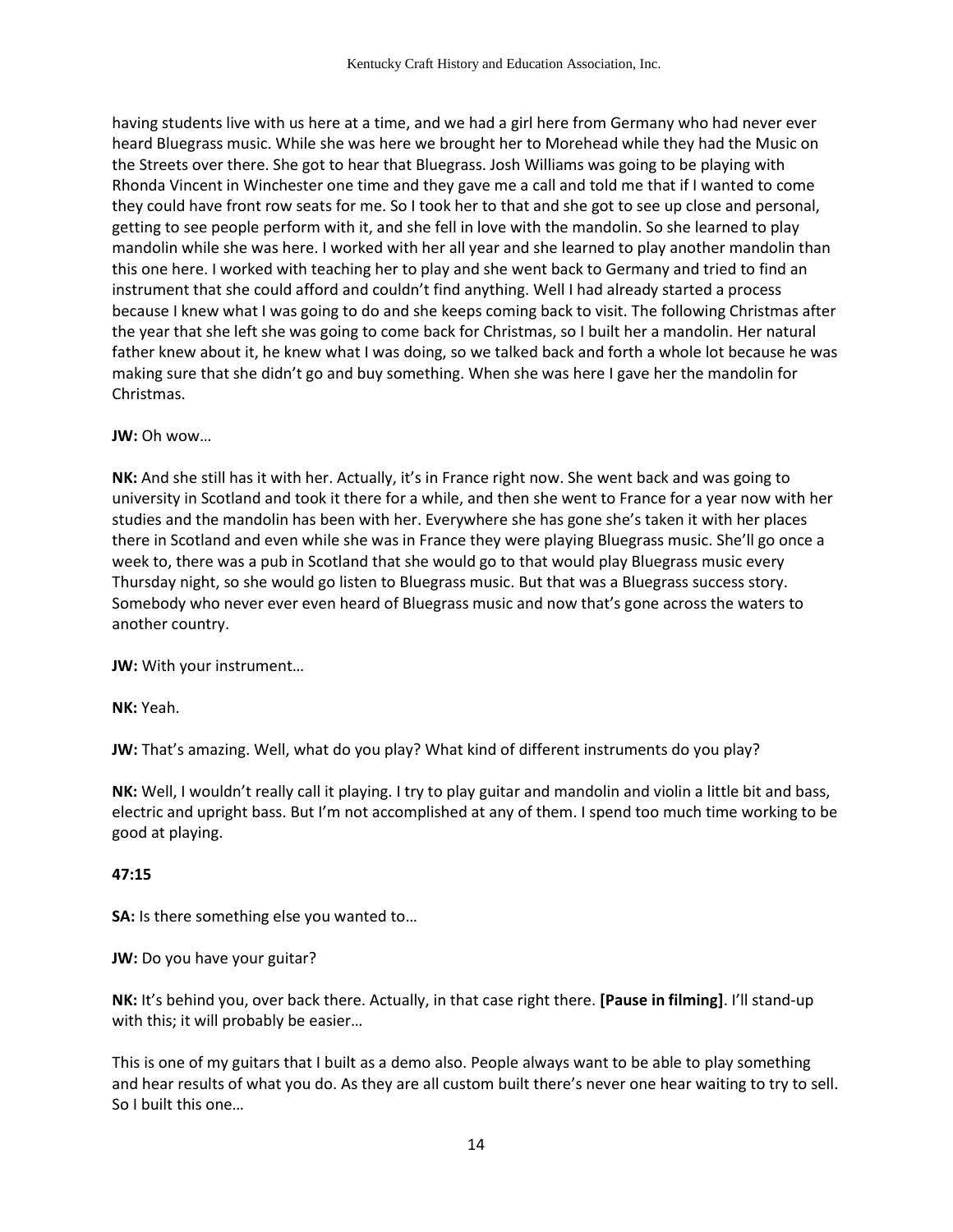## **SA:** Oh sorry. **[Interruption in filming]**

### **47:52**

**NK:** Ok. This is one of my guitars that I built as a demo for people to be able to play. My wife made me promise not to sell this although I've had lots of people trying to buy it because they like the sound of it pretty good. But I built this one as a demonstration of different construction methods to help resolve myths that people have about instruments. I built this one with a three-piece back, similar to what a D-35 Martin is although it doesn't sound like a D-35. People have a myth that they think D-35s have their deep gutsy sound because of a three-piece back which is not true at all. Martin started building D-35s because they had a lot of wood that wasn't big enough to make a two-piece back out of. So then was born the three-piece back to utilize the wood. So this one has a three-piece back. A D-35 has a lot lighter bracing in it than the other series of Martin guitars therefore they vibrate at a much lower frequency so it gives them a real deep gutsy sound. This one was built similar to what a Herringbone-28 people would be able to relate to. Same size bracing. Although the woods are different, it's the same on the top. But I did some things appointments-wise on this guitar to look different. I'd seen a Rosewood guitar one time with tortoise binding, so I did this one with tortoise binding. I thought it was pretty. Would look different. I put some little separator lines in it. And then, I did a different style of inlay in the fret board. Not real fancy, but not just round dots, just to give it a little bit of appearance. Then I put a Grevins-style pick guard on it. I thought that would look nice on it. Of course, this one I built just to suit myself on the size of the neck. And I have it set-up at kind of an average. This particular guitar had this bone nut in it, a bone saddle, but it also has bone pins to not suppress the sound. Plastic tends to suppress the sound of instruments so I went to materials that carry the sound on through to the top like it should. But anyway, this one is a little different. I made a little cut out to match the fret board and stuff like that to be a little different. This one was built in 1996 and it's been played a lot by a lot of artists.

**SA:** Let me get some close-ups on that. I'll get the bridge there...

**JW:** What kind of bridge plate material do you use?

**NK:** This one actually has Birds' Eye Maple bridge plate material in it.

**JW:** Birds' Eye Maple.

**NK:** Birds' Eye Maple. I like Maple bridge plates just because of the density of the wood, and they are fairly thin. Pretty small. I don't like a real big large bridge plate because it still pulls away from the sound I believe if you have too much mass in the bridge plate, but it's good hard material. So this particular one has Birds' Eye Maple in it. And this one has Adirondack bracing in it, with an angle in Spruce at the top. The outsides pieces and inside are East Indian Rosewood and Brazilian Rosewood for the center wedge on the back for the three-piece back.

**SA:** Will you show me the binding? Just lift the side… That's good.

# **51:15**

**NK:** And now, this particular one has open back Waverly tuning machines on it, which I like very well. They are good smooth tuning machines.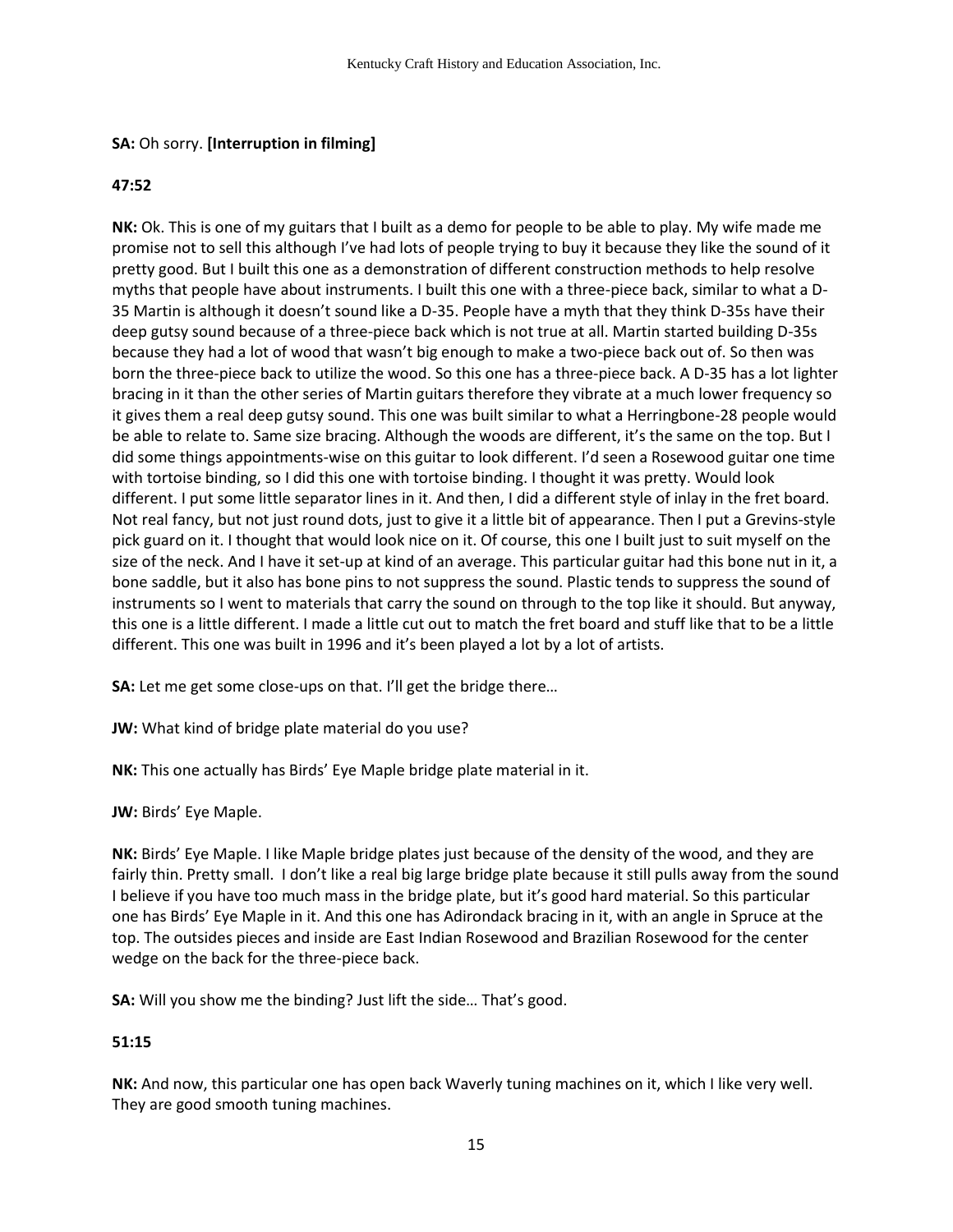**JW:** You've got to love that binding against the Rosewood.

**NK:** Gives it, I think, just a nice appearance. Martin actually did a series of guitar called a Grand Marquee Series, D-28, and they did tortoise with Rosewood, which was the only one I had seen that Martin had ever produced with Rosewood with tortoise binding. Some of the D-18s had tortoise.

**JW:** The D-18s…

**SA:** Can you flip it onto the back so I can see that piece?

**NK:** Ok. Of course, finish wise this one has lots of lacquer cracks and things like that where it's been exposed to all kinds of weather. It's been to a lot of festivals…

**JW:** I like that though…

**NK:** A lot of conditions. Yeah, I guess it has some character now.

**JW:** Yeah. You don't see an old Martin without finish jackets.

**NK:** No. No. And I did a little Rosewood heel cap on this one too rather than plastic, and just little things, little appointments a little different.

**SA:** Ok.

**JW:** Do you want to play any?

**NK:** Not really.

**JW:** Nothin?

**NK:** You can play if you want to play.

**JW:** Do you want any sound clips?

**SA:** Oh, no, that's not necessary.

**NK:** Ok.

**SA:** Is that good?

**JW:** I would like to strum it once.

**NK:** You can sit over here, or wherever you want to.

**JW:** Is the banjo ready to go too?

**NK:** I don't have a banjo.